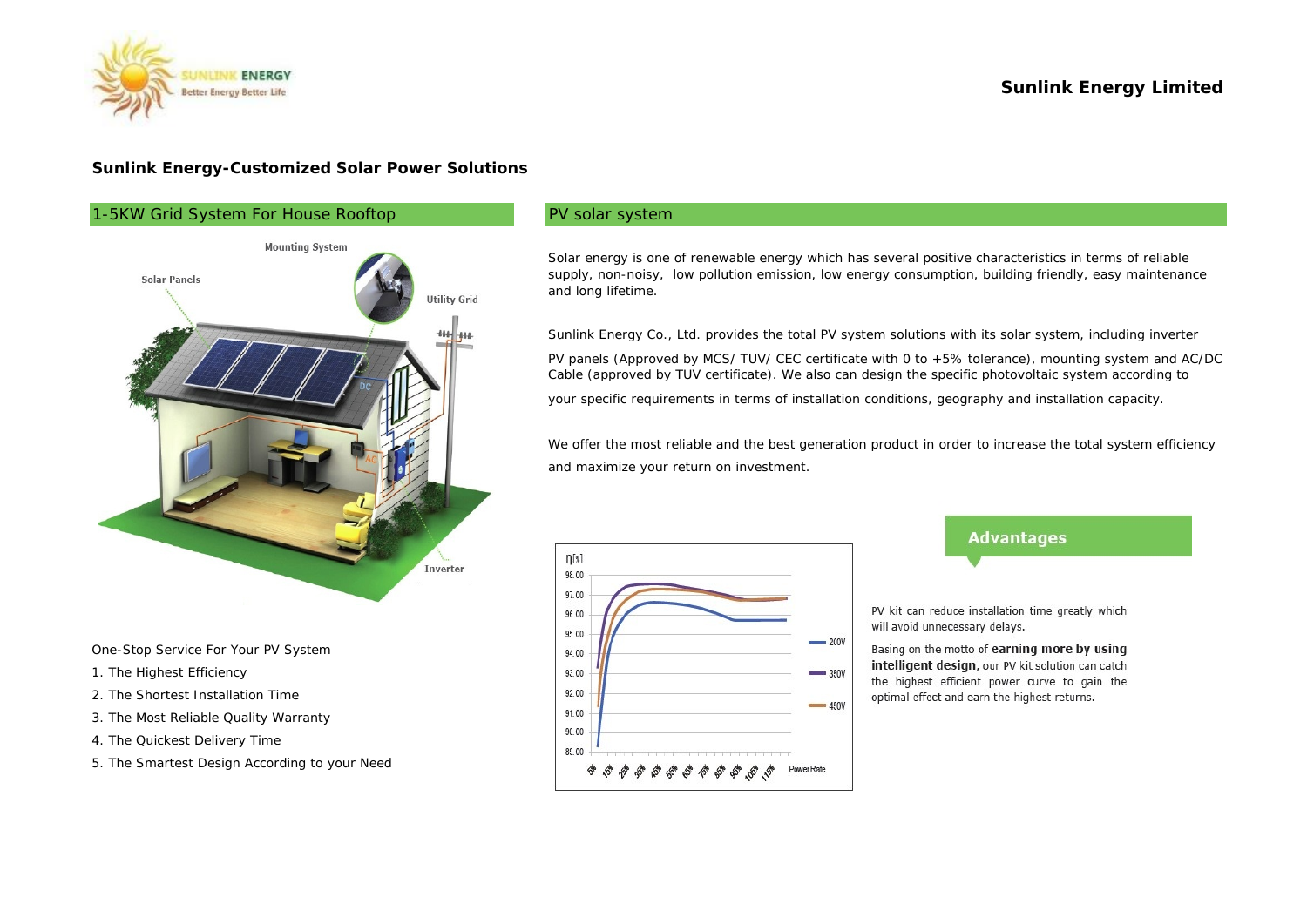### **Sunlink Energy Limited**



# **Solution for Your PV System**

| System           | System       | Solar | Panel      | Inverter  | Inverter  | AC/DC            |
|------------------|--------------|-------|------------|-----------|-----------|------------------|
| <b>Name</b>      | <b>Power</b> | Panel | Qty*string | power     | efficient | Cable            |
| Kit 1            | 1140Wp       | 190W  | $6*1$      | SCE1.5KTL | 96.50%    | 4mm <sup>2</sup> |
|                  |              | mono  |            |           |           |                  |
| Kit 2            | 1520Wp       | 190W  | $8*1$      | SCE1.5KTL | 96.50%    | 4mm <sup>2</sup> |
|                  |              | mono  |            |           |           |                  |
| Kit <sub>3</sub> | 2000Wp       | 200W  | $10*1$     | SCE2KTL   | 96.80%    | 4mm <sup>2</sup> |
|                  |              | poly  |            |           |           |                  |
| Kit 4            |              | 250W  | $12*1$     | SCE3KTL-O | 97.20%    | 4mm <sup>2</sup> |
|                  | 3000Wp       | mono  |            |           |           |                  |
| Kit 5            |              | 250W  | $8*2$      | SCE4KTL-O | 97.50%    | 4mm <sup>2</sup> |
|                  | 4000Wp       | mono  |            |           |           |                  |
|                  |              | 250W  |            |           |           |                  |
| Kit 6            | 5000Wp       | mono  | $10*2$     | SCE5KTL-O | 97.50%    | 4mm <sup>2</sup> |

### **Why Choose Us?**

- 1. Cost effective price and best in class' performance;
- 2. One-stop shopping for your Rooftop;
- 3. Free Pre-sales technical support, including system design optimization;
- 4. One-stop service from components purchase to logistics;
- 5. Fast and accurate delivery;
- 6. Wide range of kit solutions;
- 7. One-stop after-sales service for the whole PV kit;
- 8. Intelligent Mounting System design make your job easier;
- 9. Residential Rooftop Grid-tied PV System Reference Design (Customization Available).

## **Installed Solar System Case**

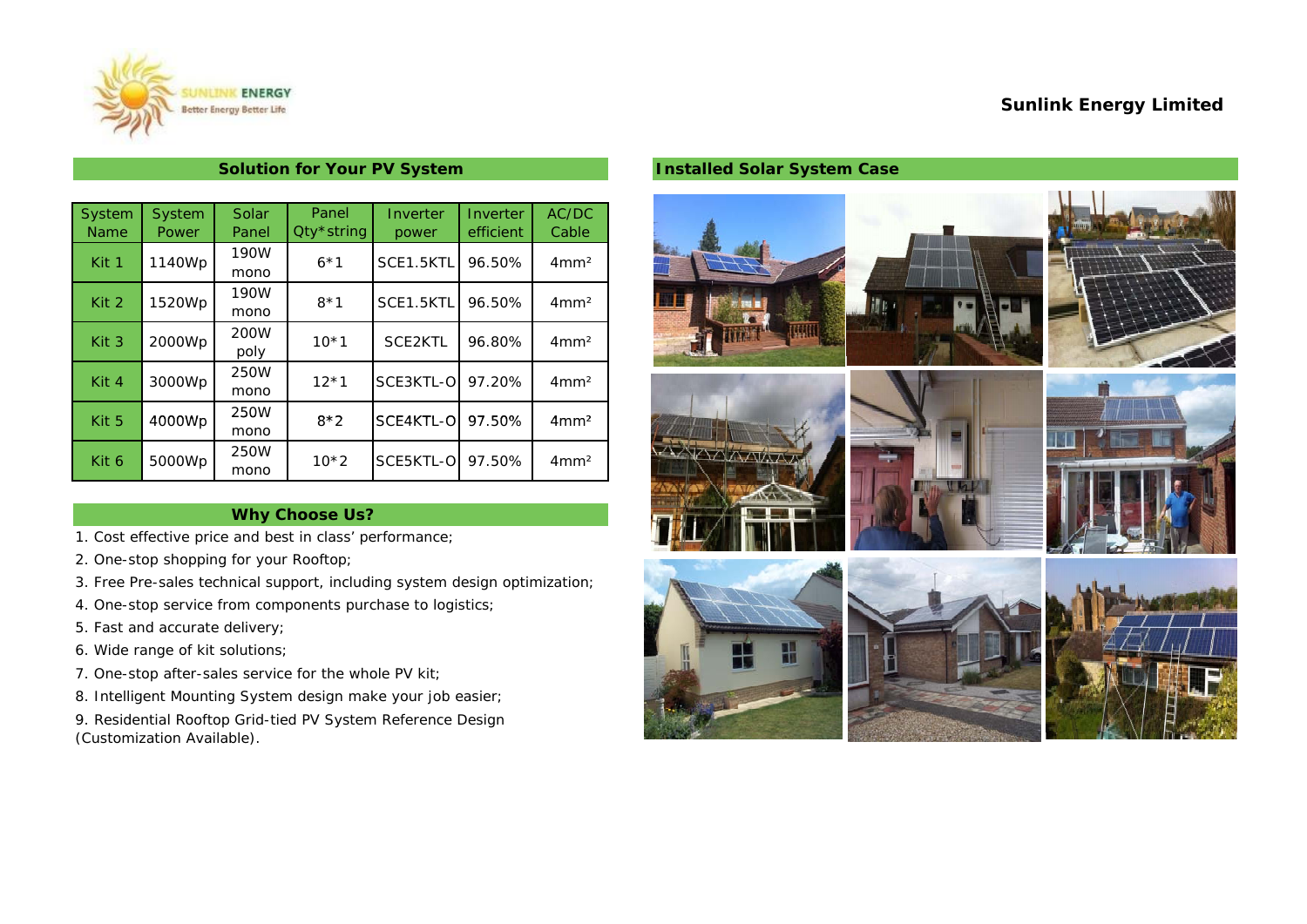#### **Features:Solar Panel Datasheet**



| High MPP tracking accuracy (>99.9%)             |                   |                                                               | 185                                                                                                                                                                                              | 190   | 195                                                                                              | 200                                                                                                                                                                           |
|-------------------------------------------------|-------------------|---------------------------------------------------------------|--------------------------------------------------------------------------------------------------------------------------------------------------------------------------------------------------|-------|--------------------------------------------------------------------------------------------------|-------------------------------------------------------------------------------------------------------------------------------------------------------------------------------|
| Wide DC input range (120-500 Vdc)               | Power tolerance   |                                                               |                                                                                                                                                                                                  |       | 0 to $+5%$                                                                                       |                                                                                                                                                                               |
| Small size and lightweight                      |                   |                                                               | 36.2V                                                                                                                                                                                            | 36.2V | 36.4V                                                                                            | 36.6V                                                                                                                                                                         |
| Max. efficiency: 97.6%                          |                   |                                                               | 5.11A                                                                                                                                                                                            | 5.25A | 5.35A                                                                                            | 5.46A                                                                                                                                                                         |
| MPPT efficiency: 99.9%                          |                   |                                                               | 45.2V                                                                                                                                                                                            | 45.4V | 45.6V                                                                                            | 45.8V                                                                                                                                                                         |
|                                                 |                   |                                                               | 5.34A                                                                                                                                                                                            | 5.44A | 5.62A                                                                                            | 5.67A                                                                                                                                                                         |
|                                                 | Dimension (mm)    |                                                               |                                                                                                                                                                                                  |       |                                                                                                  |                                                                                                                                                                               |
|                                                 |                   |                                                               |                                                                                                                                                                                                  |       |                                                                                                  |                                                                                                                                                                               |
|                                                 | Test condition    |                                                               |                                                                                                                                                                                                  |       |                                                                                                  |                                                                                                                                                                               |
| Built to last                                   |                   |                                                               |                                                                                                                                                                                                  |       |                                                                                                  |                                                                                                                                                                               |
| Stainless steel housing                         | Nominal operating | $45 + (-2^{\circ}C)$                                          | Max system voltage                                                                                                                                                                               |       |                                                                                                  | <b>DC1000V</b>                                                                                                                                                                |
| Comprehensive protection including over voltage | temperature       | $-0.44\%$ °C                                                  | Max series fuse rating                                                                                                                                                                           |       |                                                                                                  | 15A                                                                                                                                                                           |
| overload and under voltage, under load, etc.    | temperature       | $-0.35\%$ °C                                                  | limiting reverse current                                                                                                                                                                         |       |                                                                                                  | Do not apply external voltage large than                                                                                                                                      |
|                                                 | temperature       | $+0.033\%$ °C                                                 |                                                                                                                                                                                                  |       |                                                                                                  | -40℃ to 85℃                                                                                                                                                                   |
|                                                 |                   |                                                               |                                                                                                                                                                                                  |       |                                                                                                  | 5400Pa                                                                                                                                                                        |
|                                                 |                   |                                                               |                                                                                                                                                                                                  |       |                                                                                                  | 2400Pa                                                                                                                                                                        |
|                                                 |                   | 5 years standard warranty, up to 25 years warranty extention. | Nominal peak power (Wp)<br>Nominal voltage (Vmp)<br>Nominal current (Imp)<br>Open circuit voltage (Voc)<br>Short circuit current (Isc)<br>Arrangement of cells<br><b>Thermal Characteristics</b> |       | Operating temperature range<br>Max static load, front(snow&wind)<br>Max static load, back (Wind) | <b>Typical Electrical Characteristics</b><br>1580*808*35mm<br>72/pcs of monocrystalline silicon (6x12)<br>AM=1.5, 1000W/m <sup>2</sup> , 25 °C<br><b>Operating Conditions</b> |

| 3.0-4.0K inverter                                                    |                       |                              |                                               |           |                   |                                |                             | Max static load, back (Wind)                                                |                                          |                                                     | 2400Pa                            |
|----------------------------------------------------------------------|-----------------------|------------------------------|-----------------------------------------------|-----------|-------------------|--------------------------------|-----------------------------|-----------------------------------------------------------------------------|------------------------------------------|-----------------------------------------------------|-----------------------------------|
|                                                                      |                       |                              |                                               |           |                   |                                |                             | <b>Typical Electrical Characteristics</b>                                   |                                          |                                                     |                                   |
|                                                                      | Flexibility           |                              |                                               |           |                   | Nominal peak power (Wp)        |                             | 235                                                                         | 240                                      | 245                                                 | 250                               |
|                                                                      |                       |                              | Easy wiring, installation and operating       |           |                   | Power tolerance                |                             |                                                                             | 0 to $+5%$                               |                                                     |                                   |
|                                                                      | Multi-lingual display |                              |                                               |           |                   | Nominal voltage (Vmp)          |                             | 29.5V                                                                       | 29.8V                                    | 29.9V                                               | 30.0V                             |
|                                                                      |                       | Automatic Grid configuration |                                               |           |                   | Nominal current (Imp)          |                             | 7.80A                                                                       | 8.05A                                    | 8.19A                                               | 8.34A                             |
|                                                                      |                       |                              | IP 65 design, suitable for indoor and outdoor |           |                   | Open circuit voltage (Voc)     |                             | 37.2V                                                                       | 37.3V                                    | 37.3V                                               | 37.5V                             |
|                                                                      |                       |                              |                                               |           |                   | Short circuit current (Isc)    |                             | 8.47A                                                                       | 8.70A                                    | 8.75A                                               | 8.89A                             |
|                                                                      |                       |                              |                                               |           |                   | Dimension (mm)                 |                             |                                                                             |                                          | 1652*993*40mm                                       |                                   |
| 5K inverter                                                          |                       |                              |                                               |           |                   | Arrangement of cells           |                             |                                                                             | 60/pcs of monocrystalline silicon (6x10) |                                                     |                                   |
| Certificate: SAA/ G83/ G59/ UNBED/ ENEL/ VDE                         |                       |                              |                                               |           |                   | Test condition                 |                             |                                                                             |                                          | AM=1.5, 1000W/m <sup>2</sup> , 25 °C                |                                   |
| Can meet Italy/ Germany/ U.K/ Australia/ U.S FIT policy requirement. |                       |                              |                                               |           |                   | <b>Thermal Characteristics</b> | <b>Operating Conditions</b> |                                                                             |                                          |                                                     |                                   |
|                                                                      |                       |                              |                                               |           | Nominal operating | $45+/-2^{\circ}$               | Max system voltage          |                                                                             | <b>DC1000V</b>                           |                                                     |                                   |
| <b>Inverter Datasheet</b>                                            |                       |                              |                                               |           |                   | temperature                    | $-0.44\%$ °C                | Max series fuse rating                                                      |                                          | 15A                                                 |                                   |
|                                                                      |                       |                              |                                               |           |                   | temperature                    | $-0.37\%$ °C                | limiting reverse current                                                    |                                          | Do not apply external voltage large than Voc of the |                                   |
| <b>Item</b>                                                          | 1.5K                  | 2.0K                         | 3.0K                                          | 4.0K      | 5.0K              | temperature                    | $+0.035\%$ °C               | Operating temperature range                                                 |                                          |                                                     | -40 $\degree$ C to 85 $\degree$ C |
| Max PV-Generator Po                                                  | 1750                  | 2300                         | 3400                                          | 4500      | 5400              |                                |                             | Max static load, front(snow&wind)                                           |                                          |                                                     | 5400Pa                            |
| Max. Dc Voltage ( Vo                                                 | 500                   | 500                          | 590                                           | 590       | 590               |                                |                             | Max static load, back (Wind)                                                |                                          |                                                     | 2400Pa                            |
| Max DC Current                                                       | 18                    | 18                           | 36                                            | 36        | 36                |                                |                             | 10 years 100% workmanship and output power warranty                         |                                          |                                                     |                                   |
| Grid Voltage (Vac)                                                   | 184-264.5             | 184-264.5                    | 184-264.5                                     | 184-264.5 | 184-264.5         |                                |                             | Module Warranty 15 years more than 90% output                               |                                          |                                                     |                                   |
| Max. Efficiency (%)                                                  | 97.40%                | 97.40%                       | 97.50%                                        | 97.50%    | 97.60%            |                                |                             | 25 years more than 80% output                                               |                                          |                                                     |                                   |
|                                                                      |                       |                              |                                               |           |                   |                                |                             | Module Certificate: IEC61215/IEC61730/ TUV/ MCS/ VDE/ ISO9001/ VDE/ UL/ ETL |                                          |                                                     |                                   |